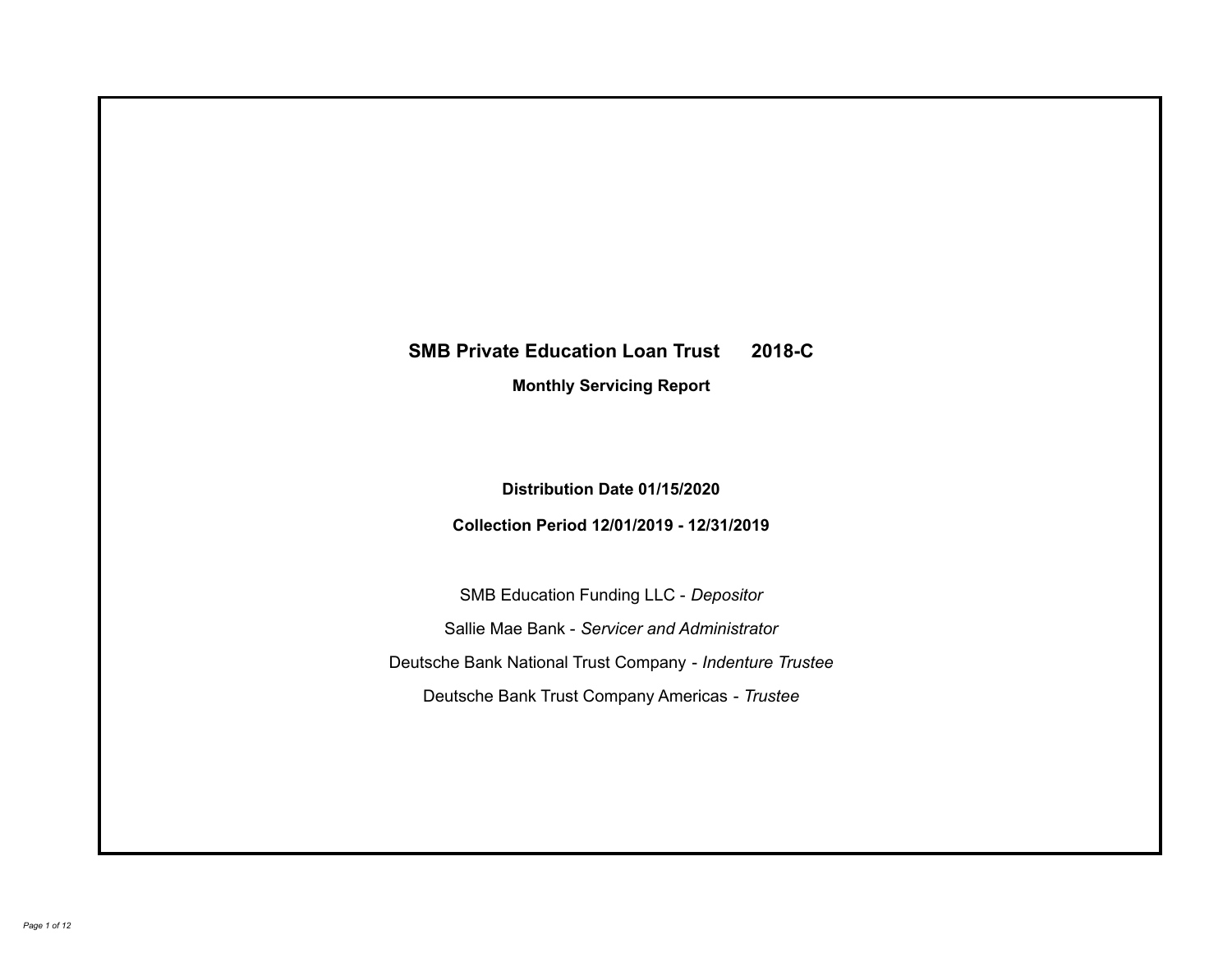| Α | <b>Student Loan Portfolio Characteristics</b>   |                   | Settlement Date<br>09/19/2018 | 11/30/2019            | 12/31/2019            |
|---|-------------------------------------------------|-------------------|-------------------------------|-----------------------|-----------------------|
|   | <b>Principal Balance</b>                        |                   | \$557,492,029.76              | \$476,374,246.90      | \$470,545,847.24      |
|   | Interest to be Capitalized Balance              |                   | 38,025,828.51                 | 33,367,604.89         | 31,024,996.07         |
|   | Pool Balance                                    |                   | \$595,517,858.27              | \$509,741,851.79      | \$501,570,843.31      |
|   | Weighted Average Coupon (WAC)                   |                   |                               |                       |                       |
|   | WAC1 (Contractual Interest Rate on the Loan)    |                   | 9.74%                         | 9.46%                 | 9.54%                 |
|   | WAC2 (Average of Applicable Interest Rate)      |                   | 9.70%                         | 9.42%                 | 9.49%                 |
|   | WAC3 (Average of Actual Interest Rate)          |                   | 9.62%                         | 9.33%                 | 9.40%                 |
|   | Weighted Average Remaining Term                 |                   | 137.72                        | 132.92                | 132.63                |
|   | Number of Loans                                 |                   | 48,318                        | 41,460                | 40,897                |
|   | Number of Borrowers<br>Pool Factor              |                   | 46,914                        | 40,307<br>0.855964006 | 39,773<br>0.842243161 |
|   | Since Issued Total Constant Prepayment Rate (1) |                   |                               | 11.38%                | 11.65%                |
|   |                                                 |                   |                               |                       |                       |
| B | <b>Debt Securities</b>                          | Cusip/Isin        | 12/16/2019                    |                       | 01/15/2020            |
|   | A <sub>1</sub>                                  | 78449QAA5         | \$46,534,034.58               |                       | \$36,681,668.55       |
|   | A <sub>2</sub> A                                | 78449QAB3         | \$219,000,000.00              |                       | \$219,000,000.00      |
|   | A2B                                             | 78449QAC1         | \$108,000,000.00              |                       | \$108,000,000.00      |
|   | В                                               | 78449QAD9         | \$40,000,000.00               |                       | \$40,000,000.00       |
|   |                                                 |                   |                               |                       |                       |
| C | <b>Certificates</b>                             | <b>Cusip/Isin</b> | 12/16/2019                    |                       | 01/15/2020            |
|   | Residual                                        | 78449Q107         | \$100,000.00                  |                       | \$100,000.00          |
|   |                                                 |                   |                               |                       |                       |
| D | <b>Account Balances</b>                         |                   | 12/16/2019                    |                       | 01/15/2020            |
|   | Reserve Account Balance                         |                   | \$1,508,827.00                |                       | \$1,508,827.00        |
|   |                                                 |                   |                               |                       |                       |
| E | <b>Asset / Liability</b>                        |                   | 12/16/2019                    |                       | 01/15/2020            |
|   | Overcollateralization Percentage                |                   | 18.87%                        |                       | 19.52%                |
|   | Specified Overcollateralization Amount          |                   | \$127,435,462.95              |                       | \$125,392,710.83      |
|   | Actual Overcollateralization Amount             |                   | \$96,207,817.21               |                       | \$97,889,174.76       |

(1) For additional information, see 'Since Issued CPR Methodology' found on page 11 of this report.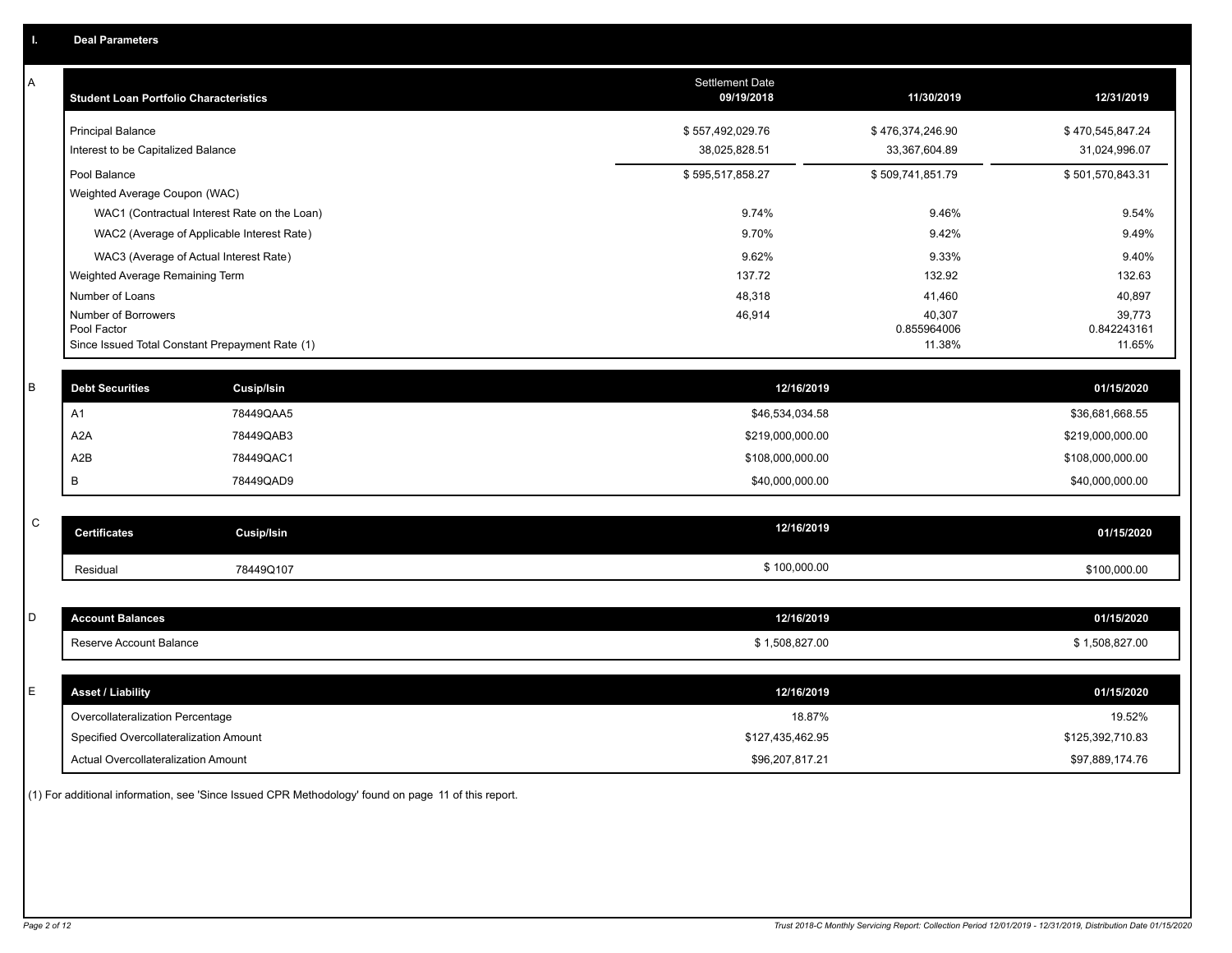### **II. 2018-C Trust Activity 12/01/2019 through 12/31/2019**

| <b>Borrower Principal</b><br>8,814,804.42<br>0.00<br><b>Consolidation Activity Principal</b><br>Seller Principal Reimbursement<br>(3,393.79)<br>0.00<br>Servicer Principal Reimbursement<br>0.00<br>Delinquent Principal Purchases by Servicer<br>74,517.93<br><b>Other Principal Deposits</b><br>\$8,885,928.56<br><b>Total Principal Receipts</b><br>B<br><b>Student Loan Interest Receipts</b><br><b>Borrower Interest</b><br>2,315,331.90<br>0.00<br><b>Consolidation Activity Interest</b><br>Seller Interest Reimbursement<br>(181.50)<br>0.00<br>Servicer Interest Reimbursement<br>0.00<br>Delinquent Interest Purchases by Servicer<br><b>Other Interest Deposits</b><br>559.84<br>\$2,315,710.24<br><b>Total Interest Receipts</b><br>C<br><b>Recoveries on Realized Losses</b><br>\$60,630.05<br>D<br><b>Investment Income</b><br>\$15,000.03<br>Е<br><b>Funds Borrowed from Next Collection Period</b><br>\$0.00<br>F<br><b>Funds Repaid from Prior Collection Period</b><br>\$0.00<br>G<br>\$0.00<br>Loan Sale or Purchase Proceeds<br>\$0.00<br>H<br>Initial Deposits to Distribution Account<br>\$0.00<br><b>Excess Transferred from Other Accounts</b><br><b>Borrower Benefit Reimbursements</b><br>\$0.00<br>J<br>Κ<br><b>Other Deposits</b><br>\$0.00<br>L<br><b>Other Fees Collected</b><br>\$0.00<br>М<br><b>AVAILABLE FUNDS</b><br>\$11,277,268.88<br>N<br>Non-Cash Principal Activity During Collection Period<br>\$3,057,528.90<br>Aggregate Purchased Amounts by the Depositor, Servicer or Seller<br>\$75,077.77<br>O<br>P<br>\$0.00<br>Aggregate Loan Substitutions | Α | <b>Student Loan Principal Receipts</b> |  |
|-----------------------------------------------------------------------------------------------------------------------------------------------------------------------------------------------------------------------------------------------------------------------------------------------------------------------------------------------------------------------------------------------------------------------------------------------------------------------------------------------------------------------------------------------------------------------------------------------------------------------------------------------------------------------------------------------------------------------------------------------------------------------------------------------------------------------------------------------------------------------------------------------------------------------------------------------------------------------------------------------------------------------------------------------------------------------------------------------------------------------------------------------------------------------------------------------------------------------------------------------------------------------------------------------------------------------------------------------------------------------------------------------------------------------------------------------------------------------------------------------------------------------------------------------------------------------------------------------|---|----------------------------------------|--|
|                                                                                                                                                                                                                                                                                                                                                                                                                                                                                                                                                                                                                                                                                                                                                                                                                                                                                                                                                                                                                                                                                                                                                                                                                                                                                                                                                                                                                                                                                                                                                                                               |   |                                        |  |
|                                                                                                                                                                                                                                                                                                                                                                                                                                                                                                                                                                                                                                                                                                                                                                                                                                                                                                                                                                                                                                                                                                                                                                                                                                                                                                                                                                                                                                                                                                                                                                                               |   |                                        |  |
|                                                                                                                                                                                                                                                                                                                                                                                                                                                                                                                                                                                                                                                                                                                                                                                                                                                                                                                                                                                                                                                                                                                                                                                                                                                                                                                                                                                                                                                                                                                                                                                               |   |                                        |  |
|                                                                                                                                                                                                                                                                                                                                                                                                                                                                                                                                                                                                                                                                                                                                                                                                                                                                                                                                                                                                                                                                                                                                                                                                                                                                                                                                                                                                                                                                                                                                                                                               |   |                                        |  |
|                                                                                                                                                                                                                                                                                                                                                                                                                                                                                                                                                                                                                                                                                                                                                                                                                                                                                                                                                                                                                                                                                                                                                                                                                                                                                                                                                                                                                                                                                                                                                                                               |   |                                        |  |
|                                                                                                                                                                                                                                                                                                                                                                                                                                                                                                                                                                                                                                                                                                                                                                                                                                                                                                                                                                                                                                                                                                                                                                                                                                                                                                                                                                                                                                                                                                                                                                                               |   |                                        |  |
|                                                                                                                                                                                                                                                                                                                                                                                                                                                                                                                                                                                                                                                                                                                                                                                                                                                                                                                                                                                                                                                                                                                                                                                                                                                                                                                                                                                                                                                                                                                                                                                               |   |                                        |  |
|                                                                                                                                                                                                                                                                                                                                                                                                                                                                                                                                                                                                                                                                                                                                                                                                                                                                                                                                                                                                                                                                                                                                                                                                                                                                                                                                                                                                                                                                                                                                                                                               |   |                                        |  |
|                                                                                                                                                                                                                                                                                                                                                                                                                                                                                                                                                                                                                                                                                                                                                                                                                                                                                                                                                                                                                                                                                                                                                                                                                                                                                                                                                                                                                                                                                                                                                                                               |   |                                        |  |
|                                                                                                                                                                                                                                                                                                                                                                                                                                                                                                                                                                                                                                                                                                                                                                                                                                                                                                                                                                                                                                                                                                                                                                                                                                                                                                                                                                                                                                                                                                                                                                                               |   |                                        |  |
|                                                                                                                                                                                                                                                                                                                                                                                                                                                                                                                                                                                                                                                                                                                                                                                                                                                                                                                                                                                                                                                                                                                                                                                                                                                                                                                                                                                                                                                                                                                                                                                               |   |                                        |  |
|                                                                                                                                                                                                                                                                                                                                                                                                                                                                                                                                                                                                                                                                                                                                                                                                                                                                                                                                                                                                                                                                                                                                                                                                                                                                                                                                                                                                                                                                                                                                                                                               |   |                                        |  |
|                                                                                                                                                                                                                                                                                                                                                                                                                                                                                                                                                                                                                                                                                                                                                                                                                                                                                                                                                                                                                                                                                                                                                                                                                                                                                                                                                                                                                                                                                                                                                                                               |   |                                        |  |
|                                                                                                                                                                                                                                                                                                                                                                                                                                                                                                                                                                                                                                                                                                                                                                                                                                                                                                                                                                                                                                                                                                                                                                                                                                                                                                                                                                                                                                                                                                                                                                                               |   |                                        |  |
|                                                                                                                                                                                                                                                                                                                                                                                                                                                                                                                                                                                                                                                                                                                                                                                                                                                                                                                                                                                                                                                                                                                                                                                                                                                                                                                                                                                                                                                                                                                                                                                               |   |                                        |  |
|                                                                                                                                                                                                                                                                                                                                                                                                                                                                                                                                                                                                                                                                                                                                                                                                                                                                                                                                                                                                                                                                                                                                                                                                                                                                                                                                                                                                                                                                                                                                                                                               |   |                                        |  |
|                                                                                                                                                                                                                                                                                                                                                                                                                                                                                                                                                                                                                                                                                                                                                                                                                                                                                                                                                                                                                                                                                                                                                                                                                                                                                                                                                                                                                                                                                                                                                                                               |   |                                        |  |
|                                                                                                                                                                                                                                                                                                                                                                                                                                                                                                                                                                                                                                                                                                                                                                                                                                                                                                                                                                                                                                                                                                                                                                                                                                                                                                                                                                                                                                                                                                                                                                                               |   |                                        |  |
|                                                                                                                                                                                                                                                                                                                                                                                                                                                                                                                                                                                                                                                                                                                                                                                                                                                                                                                                                                                                                                                                                                                                                                                                                                                                                                                                                                                                                                                                                                                                                                                               |   |                                        |  |
|                                                                                                                                                                                                                                                                                                                                                                                                                                                                                                                                                                                                                                                                                                                                                                                                                                                                                                                                                                                                                                                                                                                                                                                                                                                                                                                                                                                                                                                                                                                                                                                               |   |                                        |  |
|                                                                                                                                                                                                                                                                                                                                                                                                                                                                                                                                                                                                                                                                                                                                                                                                                                                                                                                                                                                                                                                                                                                                                                                                                                                                                                                                                                                                                                                                                                                                                                                               |   |                                        |  |
|                                                                                                                                                                                                                                                                                                                                                                                                                                                                                                                                                                                                                                                                                                                                                                                                                                                                                                                                                                                                                                                                                                                                                                                                                                                                                                                                                                                                                                                                                                                                                                                               |   |                                        |  |
|                                                                                                                                                                                                                                                                                                                                                                                                                                                                                                                                                                                                                                                                                                                                                                                                                                                                                                                                                                                                                                                                                                                                                                                                                                                                                                                                                                                                                                                                                                                                                                                               |   |                                        |  |
|                                                                                                                                                                                                                                                                                                                                                                                                                                                                                                                                                                                                                                                                                                                                                                                                                                                                                                                                                                                                                                                                                                                                                                                                                                                                                                                                                                                                                                                                                                                                                                                               |   |                                        |  |
|                                                                                                                                                                                                                                                                                                                                                                                                                                                                                                                                                                                                                                                                                                                                                                                                                                                                                                                                                                                                                                                                                                                                                                                                                                                                                                                                                                                                                                                                                                                                                                                               |   |                                        |  |
|                                                                                                                                                                                                                                                                                                                                                                                                                                                                                                                                                                                                                                                                                                                                                                                                                                                                                                                                                                                                                                                                                                                                                                                                                                                                                                                                                                                                                                                                                                                                                                                               |   |                                        |  |
|                                                                                                                                                                                                                                                                                                                                                                                                                                                                                                                                                                                                                                                                                                                                                                                                                                                                                                                                                                                                                                                                                                                                                                                                                                                                                                                                                                                                                                                                                                                                                                                               |   |                                        |  |
|                                                                                                                                                                                                                                                                                                                                                                                                                                                                                                                                                                                                                                                                                                                                                                                                                                                                                                                                                                                                                                                                                                                                                                                                                                                                                                                                                                                                                                                                                                                                                                                               |   |                                        |  |
|                                                                                                                                                                                                                                                                                                                                                                                                                                                                                                                                                                                                                                                                                                                                                                                                                                                                                                                                                                                                                                                                                                                                                                                                                                                                                                                                                                                                                                                                                                                                                                                               |   |                                        |  |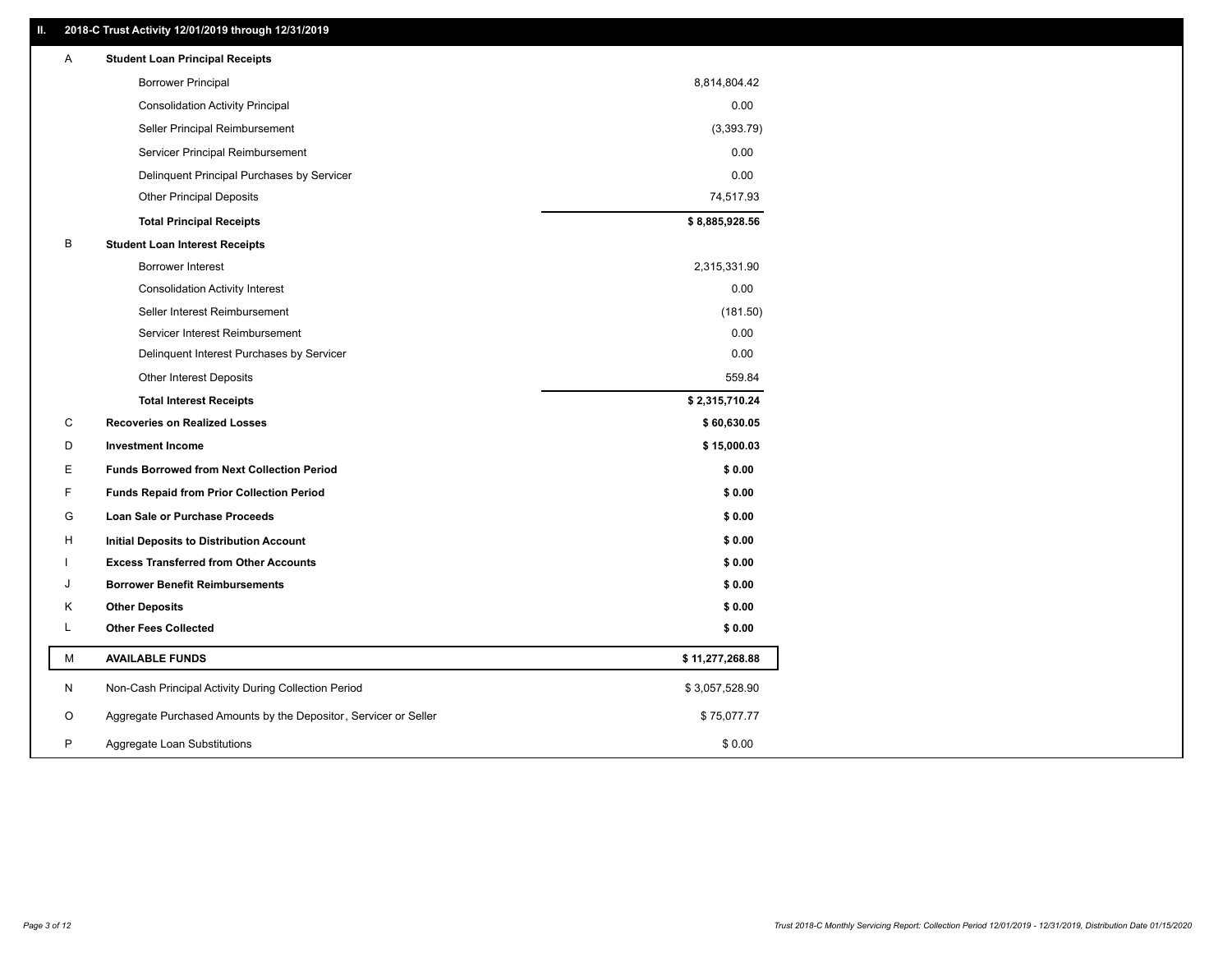|                   |                       |                          |         |                                                           | <b>Loans by Repayment Status</b> |                            |                          |         |                                                           |                |                            |
|-------------------|-----------------------|--------------------------|---------|-----------------------------------------------------------|----------------------------------|----------------------------|--------------------------|---------|-----------------------------------------------------------|----------------|----------------------------|
|                   |                       |                          |         | 12/31/2019                                                |                                  |                            |                          |         | 11/30/2019                                                |                |                            |
|                   |                       | <b>Wtd Avg</b><br>Coupon | # Loans | Principal and<br><b>Interest Accrued</b><br>to Capitalize | % of Principal                   | % of Loans in<br>Repay (1) | <b>Wtd Avg</b><br>Coupon | # Loans | Principal and<br><b>Interest Accrued</b><br>to Capitalize | % of Principal | % of Loans in<br>Repay (1) |
| INTERIM:          | IN SCHOOL             | 10.39%                   | 5,334   | \$76,569,715.74                                           | 15.266%                          | $-$ %                      | 10.31%                   | 5,597   | \$79,394,400.89                                           | 15.575%        | $-$ %                      |
|                   | GRACE                 | 10.22%                   | 1,027   | \$14,031,894.27                                           | 2.798%                           | $-$ %                      | 10.07%                   | 1,454   | \$21,107,910.60                                           | 4.141%         | $-$ %                      |
|                   | <b>DEFERMENT</b>      | 10.08%                   | 1,813   | \$22,766,357.42                                           | 4.539%                           | $-$ %                      | 9.99%                    | 1,884   | \$23,438,838.74                                           | 4.598%         | $-$ %                      |
| <b>REPAYMENT:</b> | <b>CURRENT</b>        | 9.10%                    | 30,706  | \$359,501,568.87                                          | 71.675%                          | 92.607%                    | 9.01%                    | 30,652  | \$359,286,212.39                                          | 70.484%        | 93.127%                    |
|                   | 31-60 DAYS DELINQUENT | 9.85%                    | 488     | \$6,220,740.21                                            | 1.240%                           | 1.602%                     | 10.12%                   | 456     | \$5,889,861.43                                            | 1.155%         | 1.527%                     |
|                   | 61-90 DAYS DELINQUENT | 10.42%                   | 196     | \$2,584,069.08                                            | 0.515%                           | 0.666%                     | 10.04%                   | 183     | \$2,207,157.13                                            | 0.433%         | 0.572%                     |
|                   | > 90 DAYS DELINQUENT  | 10.31%                   | 108     | \$1,315,424.20                                            | 0.262%                           | 0.339%                     | 10.54%                   | 112     | \$1,500,911.81                                            | 0.294%         | 0.389%                     |
|                   | FORBEARANCE           | 9.45%                    | 1,225   | \$18,581,073.52                                           | 3.705%                           | 4.786%                     | 9.23%                    | 1,122   | \$16,916,558.80                                           | 3.319%         | 4.385%                     |
| <b>TOTAL</b>      |                       |                          | 40,897  | \$501,570,843.31                                          | 100.00%                          | 100.00%                    |                          | 41,460  | \$509,741,851.79                                          | 100.00%        | 100.00%                    |

Percentages may not total 100% due to rounding \*

1 Loans classified in "Repayment" include any loan for which interim interest only, \$25 fixed payments or full principal and interest payments are due.

|                         |                                                                                                                              |                          |         |                                                                  | <b>Loans by Borrower Status</b> |                                |                          |         |                                                                  |                |                                |
|-------------------------|------------------------------------------------------------------------------------------------------------------------------|--------------------------|---------|------------------------------------------------------------------|---------------------------------|--------------------------------|--------------------------|---------|------------------------------------------------------------------|----------------|--------------------------------|
|                         |                                                                                                                              |                          |         | 12/31/2019                                                       |                                 |                                |                          |         | 11/30/2019                                                       |                |                                |
|                         |                                                                                                                              | <b>Wtd Avg</b><br>Coupon | # Loans | <b>Principal and</b><br><b>Interest Accrued</b><br>to Capitalize | % of Principal                  | % of Loans in<br>P&I Repay (2) | <b>Wtd Avg</b><br>Coupon | # Loans | <b>Principal and</b><br><b>Interest Accrued</b><br>to Capitalize | % of Principal | % of Loans in<br>P&I Repay (2) |
| INTERIM:                | IN SCHOOL                                                                                                                    | 9.85%                    | 10,702  | \$153,804,555.86                                                 | 30.665%                         | $-$ %                          | 9.77%                    | 11,188  | \$159,458,876.91                                                 | 31.282%        | $-$ %                          |
|                         | GRACE                                                                                                                        | 9.70%                    | 1,898   | \$26,472,657.35                                                  | 5.278%                          | $-$ %                          | 9.47%                    | 2,872   | \$41,793,879.56                                                  | 8.199%         | $-$ %                          |
|                         | <b>DEFERMENT</b>                                                                                                             | 9.74%                    | 3,303   | \$40,334,914.81                                                  | 8.042%                          | $-$ %                          | 9.64%                    | 3,432   | \$41,579,641.01                                                  | 8.157%         | $-$ %                          |
| P&I REPAYMENT:          | <b>CURRENT</b>                                                                                                               | 9.02%                    | 23,049  | \$253,144,302.84                                                 | 50.470%                         | 90.100%                        | 8.95%                    | 22,154  | \$241,140,629.74                                                 | 47.306%        | 90.345%                        |
|                         | 31-60 DAYS DELINQUENT                                                                                                        | 9.79%                    | 431     | \$5,567,813.38                                                   | 1.110%                          | 1.982%                         | 10.17%                   | 412     | \$5,339,939.31                                                   | 1.048%         | 2.001%                         |
|                         | 61-90 DAYS DELINQUENT                                                                                                        | 10.40%                   | 184     | \$2,403,927.36                                                   | 0.479%                          | 0.856%                         | 10.00%                   | 175     | \$2,124,801.78                                                   | 0.417%         | 0.796%                         |
|                         | > 90 DAYS DELINQUENT                                                                                                         | 10.26%                   | 105     | \$1,261,598.19                                                   | 0.252%                          | 0.449%                         | 10.57%                   | 105     | \$1,387,524.68                                                   | 0.272%         | 0.520%                         |
|                         | FORBEARANCE                                                                                                                  | 9.45%                    | 1,225   | \$18,581,073.52                                                  | 3.705%                          | 6.613%                         | 9.23%                    | 1,122   | \$16,916,558.80                                                  | 3.319%         | 6.338%                         |
| <b>TOTAL</b><br>$\star$ | Percentages may not total 100% due to rounding                                                                               |                          | 40,897  | \$501,570,843.31                                                 | 100.00%                         | 100.00%                        |                          | 41,460  | \$509,741,851.79                                                 | 100.00%        | 100.00%                        |
|                         | 2 Loans classified in "P&I Repayment" includes only those loans for which scheduled principal and interest payments are due. |                          |         |                                                                  |                                 |                                |                          |         |                                                                  |                |                                |

WAC reflects WAC3 To conform with company standard reporting these sections now include Princial and Interest Accrued to Capitalize .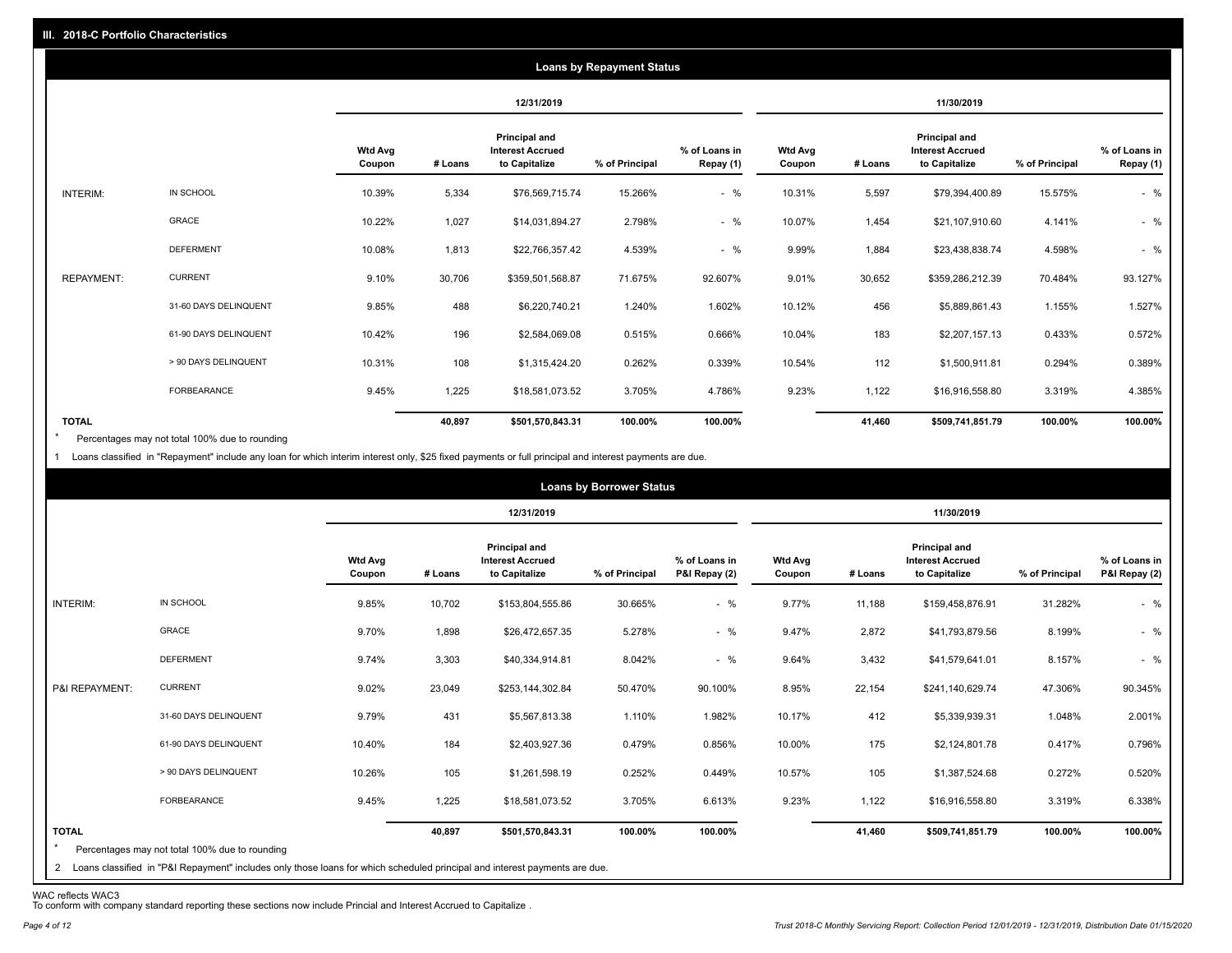|                                                                                                  | 12/31/2019       | 11/30/2019       |
|--------------------------------------------------------------------------------------------------|------------------|------------------|
| Pool Balance                                                                                     | \$501,570,843.31 | \$509,741,851.79 |
| Total # Loans                                                                                    | 40,897           | 41,460           |
| Total # Borrowers                                                                                | 39,773           | 40,307           |
| Weighted Average Coupon                                                                          | 9.49%            | 9.42%            |
| Weighted Average Remaining Term                                                                  | 132.63           | 132.92           |
| Percent of Pool - Cosigned                                                                       | 92.7%            | 92.7%            |
| Percent of Pool - Non Cosigned                                                                   | 7.3%             | 7.3%             |
| Borrower Interest Accrued for Period                                                             | \$3,718,152.48   | \$3,645,330.86   |
| Outstanding Borrower Interest Accrued                                                            | \$33,878,752.85  | \$36,085,811.94  |
| Gross Principal Realized Loss - Periodic *                                                       | \$488,763.13     | \$528,751.52     |
| Gross Principal Realized Loss - Cumulative *                                                     | \$5,229,853.79   | \$4,741,090.66   |
| Recoveries on Realized Losses - Periodic                                                         | \$60,630.05      | \$44,488.22      |
| Recoveries on Realized Losses - Cumulative                                                       | \$483,530.52     | \$422,900.47     |
| Net Losses - Periodic                                                                            | \$428,133.08     | \$484,263.30     |
| Net Losses - Cumulative                                                                          | \$4,746,323.27   | \$4,318,190.19   |
| Non-Cash Principal Activity - Capitalized Interest                                               | \$3,546,344.77   | \$6,323,859.18   |
| Since Issued Total Constant Prepayment Rate (CPR) (1)                                            | 11.65%           | 11.38%           |
| Loan Substitutions                                                                               | \$0.00           | \$0.00           |
| <b>Cumulative Loan Substitutions</b>                                                             | \$0.00           | \$0.00           |
| <b>Unpaid Servicing Fees</b>                                                                     | \$0.00           | \$0.00           |
| <b>Unpaid Administration Fees</b>                                                                | \$0.00           | \$0.00           |
| <b>Unpaid Carryover Servicing Fees</b>                                                           | \$0.00           | \$0.00           |
| Note Interest Shortfall                                                                          | \$0.00           | \$0.00           |
| Loans in Modification                                                                            | \$11,777,220.90  | \$10,332,160.17  |
| % of Loans in Modification as a % of Loans in Repayment (P&I)                                    | 4.49%            | 4.13%            |
|                                                                                                  |                  |                  |
| % Annualized Gross Principal Realized Loss - Periodic as a %<br>of Loans in Repayment (P&I) * 12 | 2.24%            | 2.54%            |
| % Gross Principal Realized Loss - Cumulative as a % of<br>Original Pool Balance                  | 0.88%            | 0.80%            |
|                                                                                                  |                  |                  |

\* In accordance with the Servicer's current policies and procedures, after September 1, 2017 loans subject to bankruptcy claims generally will not be reported as a charged- off unless and until they are delinquent for 120

(1) For additional information, see 'Since Issued CPR Methodology' found on page 11 of this report.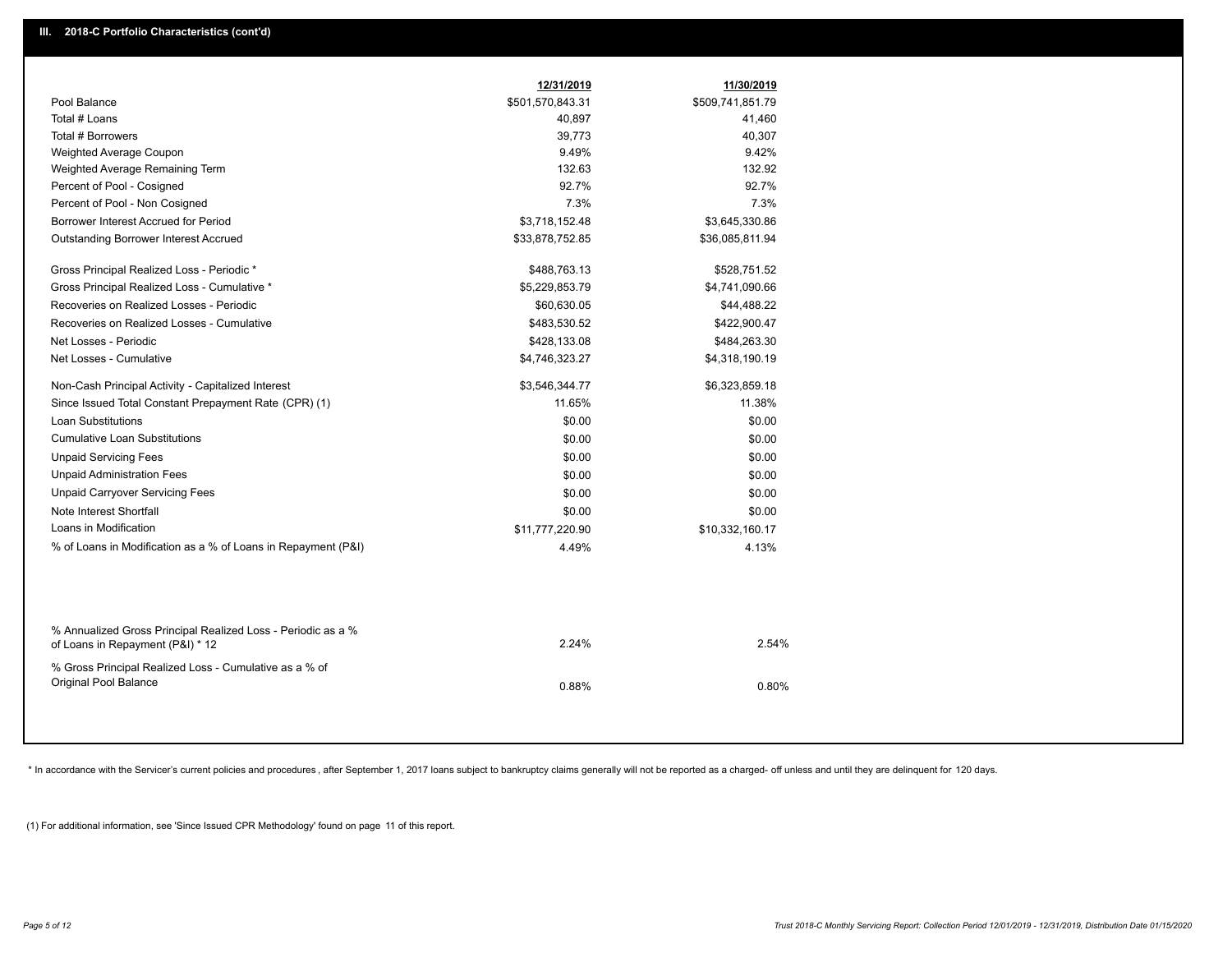#### **Loan Program**  A

|                                    | Weighted<br><b>Average Coupon</b> | # LOANS  | <b>\$ AMOUNT</b> | $%$ *     |
|------------------------------------|-----------------------------------|----------|------------------|-----------|
| - Smart Option Interest-Only Loans | 8.26%                             | 9,863    | \$94,739,912.86  | 18.889%   |
| - Smart Option Fixed Pay Loans     | 9.45%                             | 10,257   | \$152,177,750.49 | 30.340%   |
| - Smart Option Deferred Loans      | 9.80%                             | 20,777   | \$254,653,179.96 | 50.771%   |
| - Other Loan Programs              | $0.00\%$                          | $\Omega$ | \$0.00           | $0.000\%$ |
| <b>Total</b>                       | $9.40\%$                          | 40,897   | \$501,570,843.31 | 100.000%  |

\* Percentages may not total 100% due to rounding

B

C

**Index Type**

|                       | Weighted<br><b>Average Coupon</b> | # LOANS  | <b>\$ AMOUNT</b> | $%$ *    |
|-----------------------|-----------------------------------|----------|------------------|----------|
| - Fixed Rate Loans    | 9.44%                             | 12.761   | \$164,683,848.29 | 32.834%  |
| - LIBOR Indexed Loans | 9.39%                             | 28,136   | \$336,886,995.02 | 67.166%  |
| - Other Index Rates   | $0.00\%$                          | $\Omega$ | \$0.00           | 0.000%   |
| Total                 | 9.40%                             | 40,897   | \$501,570,843.31 | 100.000% |

\* Percentages may not total 100% due to rounding

## **Weighted Average Recent FICO**

| 2,891<br>2,479<br>4,706 | \$32,064,691.56<br>\$28,395,733.28<br>\$59,535,903.43 | 6.393%<br>5.661% |
|-------------------------|-------------------------------------------------------|------------------|
|                         |                                                       |                  |
|                         |                                                       |                  |
|                         |                                                       | 11.870%          |
| 9,188                   | \$115,981,614.28                                      | 23.124%          |
| 21,631                  | \$265,580,969.88                                      | 52.950%          |
| 2                       | \$11,930.88                                           | 0.002%           |
| 40,897                  | \$501,570,843.31                                      | 100.000%         |
|                         |                                                       |                  |

WAC reflects WAC3

To conform with company standard reporting these sections now include Princial and Interest Accrued to Capitalize .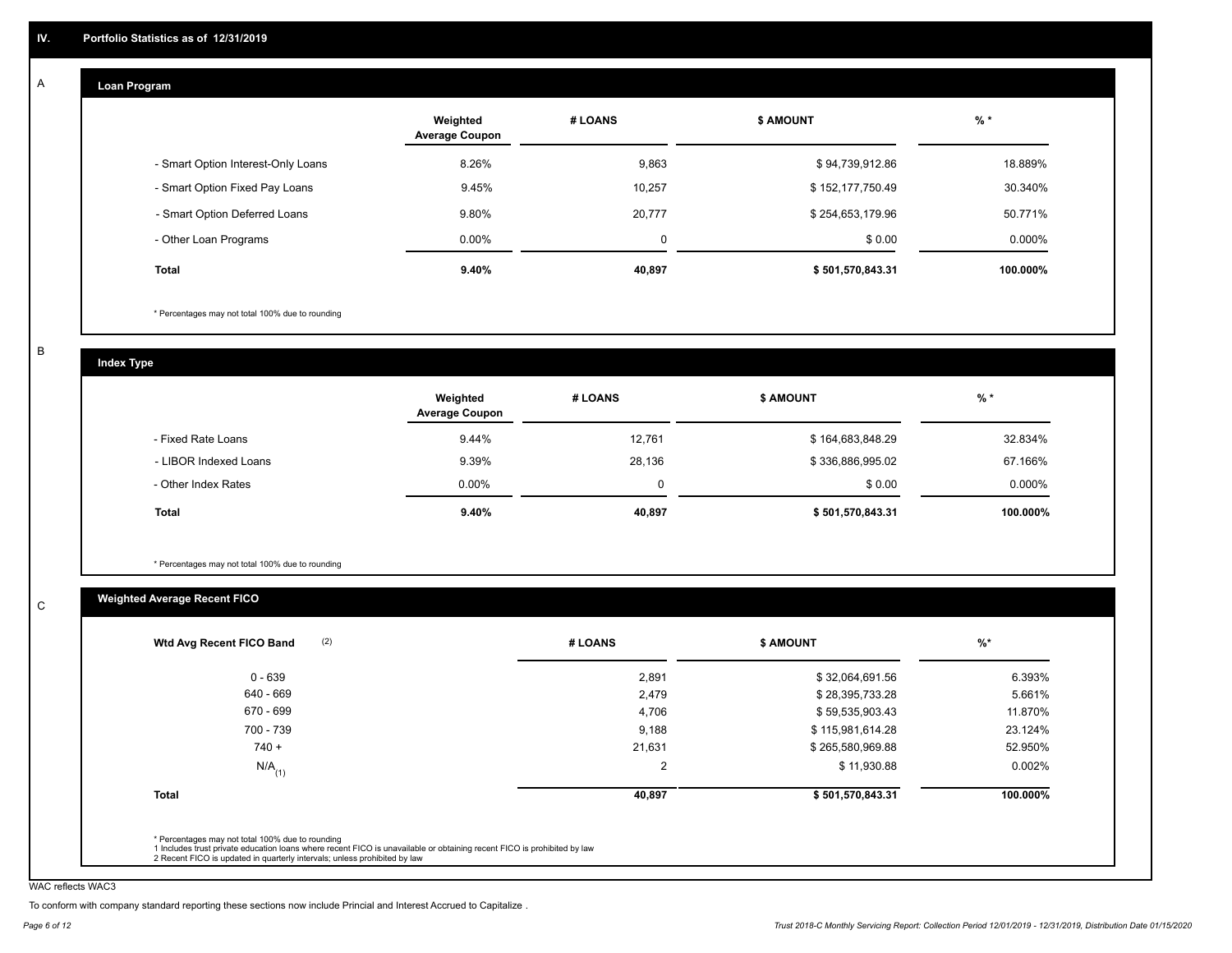| V. |       | 2018-C Reserve Account and Principal Distribution Calculations                       |                  |  |
|----|-------|--------------------------------------------------------------------------------------|------------------|--|
| А. |       | <b>Reserve Account</b>                                                               |                  |  |
|    |       | Specified Reserve Account Balance                                                    | \$1,508,827.00   |  |
|    |       | Actual Reserve Account Balance                                                       | \$1,508,827.00   |  |
| В. |       | <b>Principal Distribution Amount</b>                                                 |                  |  |
|    | i.    | Class A Notes Outstanding                                                            | \$373,534,034.58 |  |
|    | ii.   | Pool Balance                                                                         | \$501,570,843.31 |  |
|    | iii.  | First Priority Principal Distribution Amount (i - ii)                                | \$0.00           |  |
|    | iv.   | Class A and B Notes Outstanding                                                      | \$413,534,034.58 |  |
|    | v.    | First Priority Principal Distribution Amount                                         | \$0.00           |  |
|    | vi.   | Pool Balance                                                                         | \$501,570,843.31 |  |
|    | Vii.  | Specified Overcollateralization Amount                                               | \$125,392,710.83 |  |
|    | viii. | Regular Principal Distribution Amount (if (iv > 0, (iv - v) - (vi - vii))            | \$37,355,902.10  |  |
|    | ix.   | Pool Balance                                                                         | \$501,570,843.31 |  |
|    | х.    | 10% of Initial Pool Balance                                                          | \$59,551,785.83  |  |
|    | xi.   | First Priority Principal Distribution Amount                                         | \$0.00           |  |
|    | xii.  | Regular Principal Distribution Amount                                                | \$37,355,902.10  |  |
|    | xiii. | Available Funds (after payment of waterfall items A through I)                       | \$0.00           |  |
|    |       | xiv. Additional Principal Distribution Amount (if(vi <= x,min(xiii, vi - xi - xii))) | \$0.00           |  |
|    |       |                                                                                      |                  |  |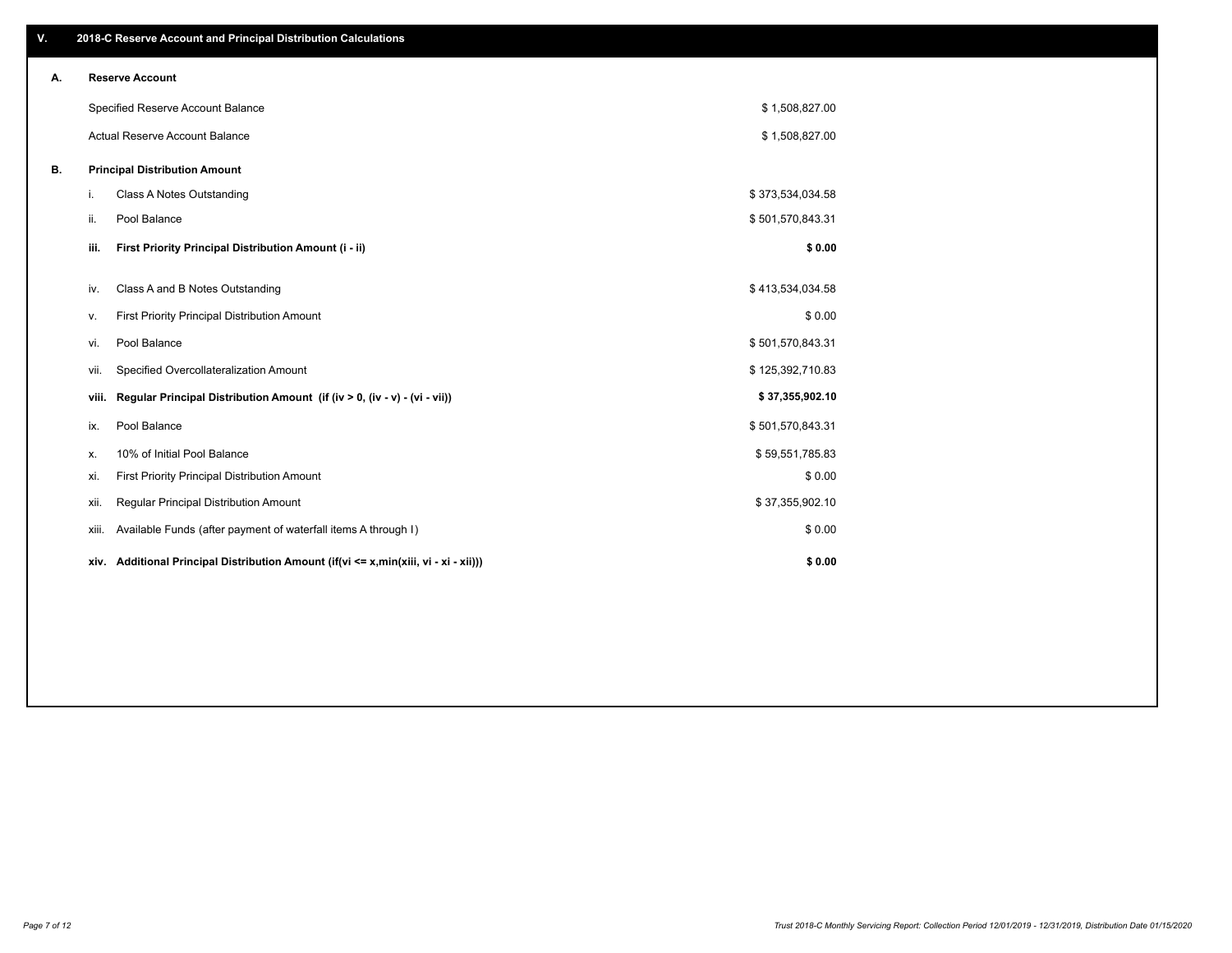|              |                                                                                   | Paid                 | <b>Funds Balance</b>               |
|--------------|-----------------------------------------------------------------------------------|----------------------|------------------------------------|
|              | <b>Total Available Funds</b>                                                      |                      | \$11,277,268.88                    |
| A            | <b>Trustee Fees</b>                                                               | \$0.00               | \$11,277,268.88                    |
| В            | <b>Servicing Fees</b>                                                             | \$317,585.86         | \$10,959,683.02                    |
| C            | i. Administration Fees<br>ii. Unreimbursed Administrator Advances plus any Unpaid | \$8,333.00<br>\$0.00 | \$10,951,350.02<br>\$10,951,350.02 |
| D            | Class A Noteholders Interest Distribution Amount                                  | \$965,650.66         | \$9,985,699.36                     |
| E.           | <b>First Priority Principal Payment</b>                                           | \$0.00               | \$9,985,699.36                     |
| F.           | Class B Noteholders Interest Distribution Amount                                  | \$133,333.33         | \$9,852,366.03                     |
| G            | Reinstatement Reserve Account                                                     | \$0.00               | \$9,852,366.03                     |
| H            | Regular Principal Distribution                                                    | \$9,852,366.03       | \$0.00                             |
| $\mathbf{I}$ | <b>Carryover Servicing Fees</b>                                                   | \$0.00               | \$0.00                             |
| J            | Additional Principal Distribution Amount                                          | \$0.00               | \$0.00                             |
| Κ            | Unpaid Expenses of Trustee                                                        | \$0.00               | \$0.00                             |
| L            | Unpaid Expenses of Administrator                                                  | \$0.00               | \$0.00                             |
| М            | Remaining Funds to the Residual Certificateholders                                | \$0.00               | \$0.00                             |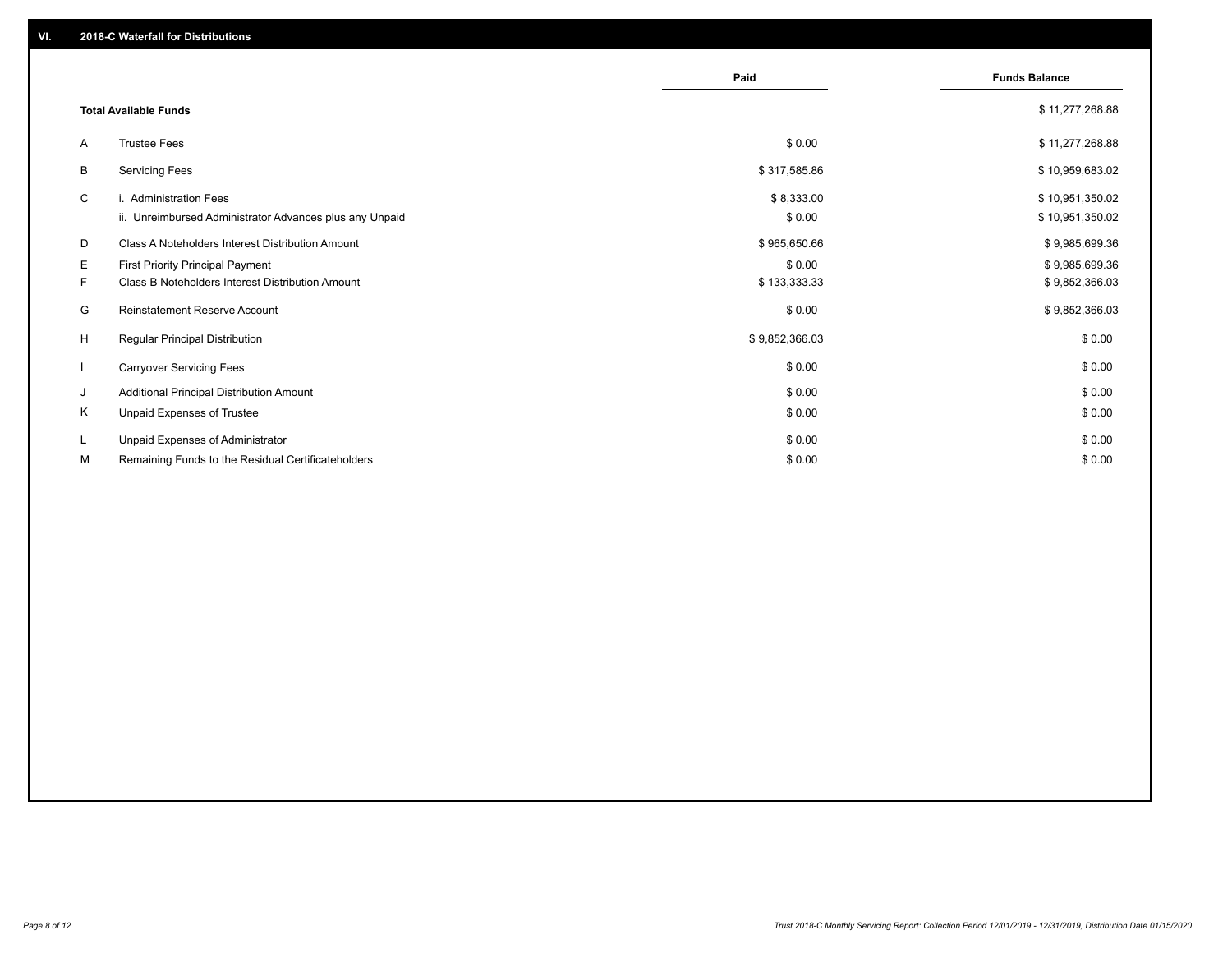| <b>Distribution Amounts</b>                                |                         |                         |                         |
|------------------------------------------------------------|-------------------------|-------------------------|-------------------------|
|                                                            | A1                      | A <sub>2</sub> A        | A <sub>2</sub> B        |
| Cusip/Isin                                                 | 78449QAA5               | 78449QAB3               | 78449QAC1               |
| <b>Beginning Balance</b>                                   | \$46,534,034.58         | \$219,000,000.00        | \$108,000,000.00        |
| Index                                                      | <b>LIBOR</b>            | <b>FIXED</b>            | <b>LIBOR</b>            |
| Spread/Fixed Rate                                          | 0.30%                   | 3.63%                   | 0.75%                   |
| Record Date (Days Prior to Distribution)                   | 1 NEW YORK BUSINESS DAY | 1 NEW YORK BUSINESS DAY | 1 NEW YORK BUSINESS DAY |
| <b>Accrual Period Begin</b>                                | 12/16/2019              | 12/15/2019              | 12/16/2019              |
| <b>Accrual Period End</b>                                  | 1/15/2020               | 1/15/2020               | 1/15/2020               |
| Daycount Fraction                                          | 0.08333333              | 0.08333333              | 0.08333333              |
| Interest Rate*                                             | 2.03975%                | 3.63000%                | 2.48975%                |
| <b>Accrued Interest Factor</b>                             | 0.001699792             | 0.003025000             | 0.002074792             |
| <b>Current Interest Due</b>                                | \$79,098.16             | \$662,475.00            | \$224,077.50            |
| Interest Shortfall from Prior Period Plus Accrued Interest | $$ -$                   | $\mathcal{S}$ -         | $\mathsf{\$}$ -         |
| <b>Total Interest Due</b>                                  | \$79,098.16             | \$662,475.00            | \$224,077.50            |
| <b>Interest Paid</b>                                       | \$79,098.16             | \$662,475.00            | \$224,077.50            |
| <b>Interest Shortfall</b>                                  | $\mathsf{\$}$ -         | $\mathsf{\$}$ -         | $\mathcal{S}$ -         |
| <b>Principal Paid</b>                                      | \$9,852,366.03          | $\frac{1}{2}$           | $\mathsf{\$}$ -         |
| <b>Ending Principal Balance</b>                            | \$36,681,668.55         | \$219,000,000.00        | \$108,000,000.00        |
| Paydown Factor                                             | 0.055663085             | 0.000000000             | 0.000000000             |
| <b>Ending Balance Factor</b>                               | 0.207241065             | 1.000000000             | 1.000000000             |

\* Pay rates for Current Distribution. For the interest rates applicable to the next distribution date, please see https://www.salliemae.com/about/investors/data/SMBabrate.txt.

**VII. 2018-C Distributions**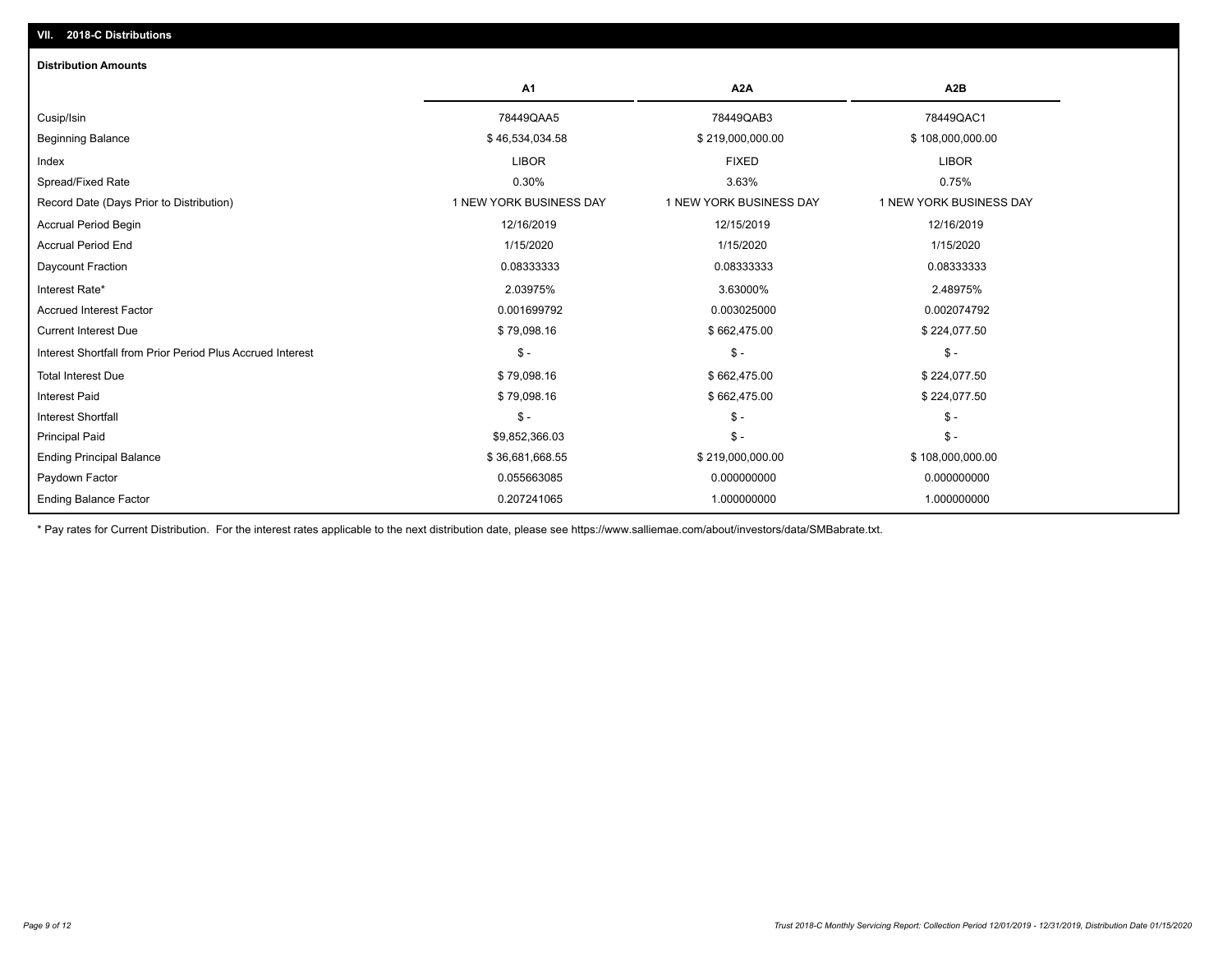| VII. 2018-C Distributions                                  |                         |
|------------------------------------------------------------|-------------------------|
| <b>Distribution Amounts</b>                                |                         |
|                                                            | В                       |
| Cusip/Isin                                                 | 78449QAD9               |
| <b>Beginning Balance</b>                                   | \$40,000,000.00         |
| Index                                                      | <b>FIXED</b>            |
| Spread/Fixed Rate                                          | 4.00%                   |
| Record Date (Days Prior to Distribution)                   | 1 NEW YORK BUSINESS DAY |
| Accrual Period Begin                                       | 12/15/2019              |
| <b>Accrual Period End</b>                                  | 1/15/2020               |
| Daycount Fraction                                          | 0.08333333              |
| Interest Rate*                                             | 4.00000%                |
| <b>Accrued Interest Factor</b>                             | 0.003333333             |
| <b>Current Interest Due</b>                                | \$133,333.33            |
| Interest Shortfall from Prior Period Plus Accrued Interest | $$ -$                   |
| <b>Total Interest Due</b>                                  | \$133,333.33            |
| <b>Interest Paid</b>                                       | \$133,333.33            |
| Interest Shortfall                                         | $\$ -                   |
| <b>Principal Paid</b>                                      | $\frac{1}{2}$           |
| <b>Ending Principal Balance</b>                            | \$40,000,000.00         |
| Paydown Factor                                             | 0.000000000             |
| <b>Ending Balance Factor</b>                               | 1.000000000             |

\* Pay rates for Current Distribution. For the interest rates applicable to the next distribution date, please see https://www.salliemae.com/about/investors/data/SMBabrate.txt.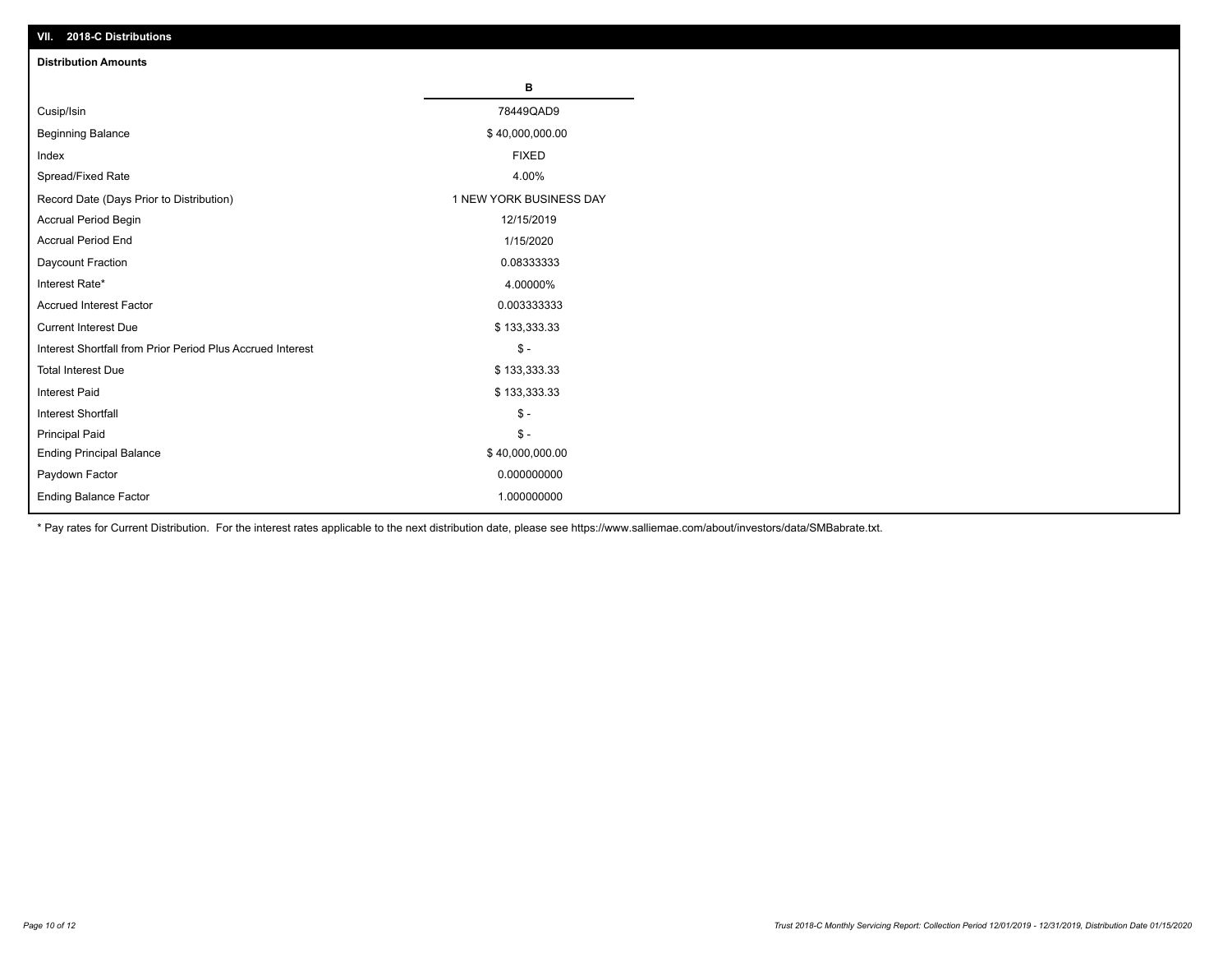#### **Since Issued Total CPR**

$$
\text{total CPR} = 1 - \left(\frac{APB}{PPB}\right)^{\left(\frac{12}{MSC}\right)}
$$

APB = Actual period-end Pool Balance PPB = Projected period-end Pool Balance assuming no prepayments and no defaults Pool Balance = Sum(Principal Balance + Interest Accrued to Capitalize Balance) MSC = Months Since Cut-Off

#### **Since-Issued Total Constant Prepayment Rate (CPR)**

Since-Issued Total CPR measures prepayments, both voluntary and involuntary, for a trust student loan pool over the life of a transaction. For each trust distribution, the actual month-end pool balance is compared against a month-end pool balance originally projected at issuance assuming no prepayments and defaults. For purposes of Since- Issued Total CPR calculations, projected period end pool balance assumes in-school status loans have up to a six month grace period before moving to repayment, grace status loans remain in grace status until their status end date and then to move to full principal and interest repayment, loans subject to interim interest or fixed payments during their in-school and grace period continue paying interim interest or fixed payments until full principal and interest repayment begins, all other trust loans are in full principal and interest repayment status, and that no trust loan in full principal and interest repayment moves from full principal and interest repayment status to any other status.

#### **Weighted Average Coupon**

*WAC1 = APB* ((*CIR*)\*(*APB*))

*WAC2 = APB*  $\frac{((APCL)^{*}(APB))}{APB}$  wac<sub>3</sub> =  $\frac{((ACTL)^{*}(A)P}{APB}$ 



APB = Actual period-end Pool Balance

CIR = Average of the Contractual Interest Rate (1)

APCL = Average of the Applicable Interest Rate (2)

ACTL = Average of the Actual Interest Rate (3)

#### **Weighted Average Coupon (WAC)**

(1) Contractual Interest Rate represents the interest rate indicated in the Promissory Note

(2) Appliclable Interest Rate represents the interest rate after rate reductions, if applicable, are applied

(3) Actual Interest Rate represents the interest rate when borrower incentive programs and rate reductions, if applicable, are applied